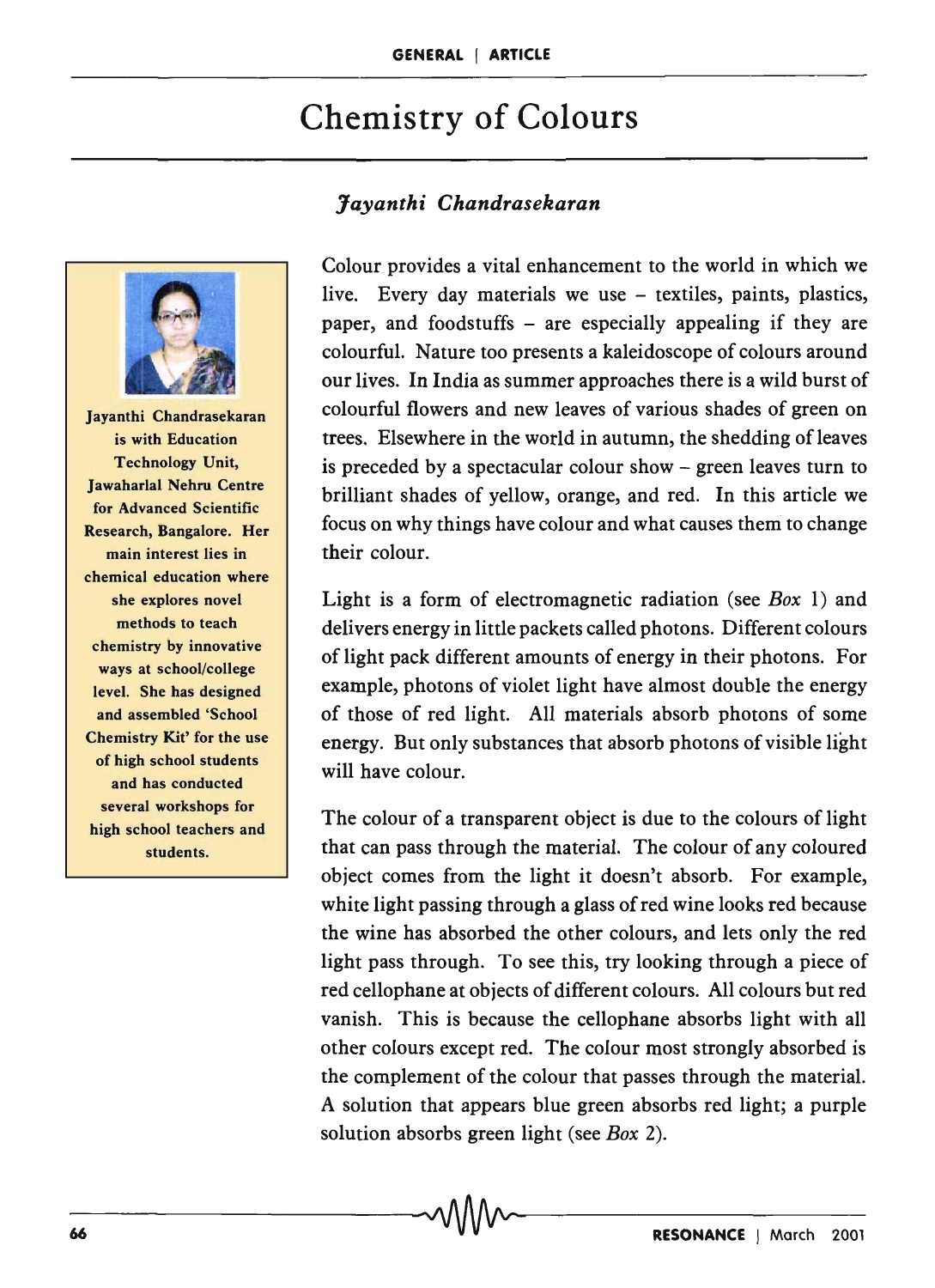

Light is a form of electromagnetic radiation. Other forms of electromagnetic radiation include radio waves, microwaves, infrared radiation, ultraviolet rays, X-rays, and gamma rays. All of these, known collectively as the electromagnetic spectrum, are fundamentally similar in that they move at 186,000 miles per second, the speed of light. The only difference between them is their wavelength, which is directly related to the amount of

energy the waves carry. The shorter the wavelength of the radiation, the higher the energy.

## **The Molecular Basis of Colour Changes**

Molecules are very selective about what photon energies they will and will not absorb. In fact, the photon energies a molecule will absorb are so characteristic that they can be used as a 'fingerprint' to identify that molecule in a mixture. This preferential absorption can be explained by assuming that molecules have quantized energies; that is, they exist only in certain allowed energy states. Quantum theory shows how quantized energies arise naturally from the wavelike behavior of confined electrons. The photon will be absorbed only if its energy is exactly what is needed to take the molecule from one allowed state to another.

Since different molecules have different colours, it follows that molecular structure has something to do with the size of the energy transitions associated with absorption of visible light. The relationship is complex, but a simple model can be used to show many essential features. An electron bound in a molecule (or part of a

#### Box 2. Colour Absorbed Determines the Colour Observed

A material that selectively absorbs blue light won't look blue. The colours that are not absorbed are what we see. The observed colour is said to be the complement of the absorbed colour. For example, dichromate ions absorb blue light, so their solutions appear orange. Permanganate ions absorb green light, so permanganate solutions are purple.

#### Colour absorbed Colour observed

Violet Yellow green Blue Violet Yellow Blue Orange Blue green Red Green Purple Yellow green Violet Yellow Blue violet Orange Blue Red Blue green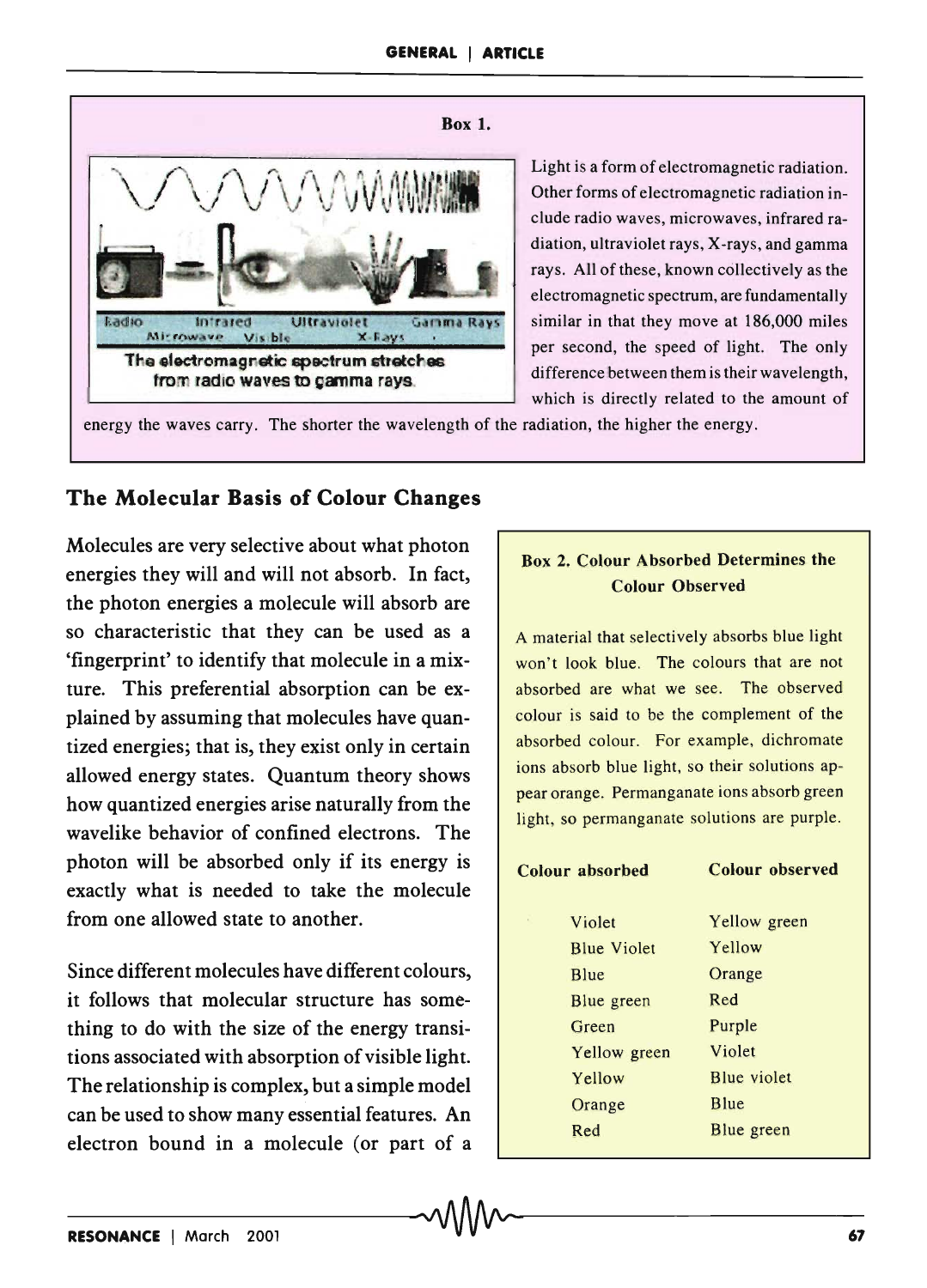Confining electrons to a smaller space makes the light absorbed bluer and if they move around in larger space the light absorbed is redder. molecule) is treated as though it is trapped in a uniform box with walls it cannot penetrate. This 'particle in a box' model shows that confining electrons in a smaller space tends to make energy level spacings larger. The model shows that electrons restricted to a box the size of a covalent bond absorb in the ultraviolet. Therefore they appear colourless. Electrons that can spread over many atoms within a molecule absorb photons of lower energy, and if the box length is just a little over 0.6 nm, and a little less than 0.8 nm, according to the model, they will absorb visible light. This explains why many organic materials that have colour have structures with electrons that are not pinned down in single covalent bonds. A simple guideline is  $-\text{colour}$ changes can be caused by changes in electron confinement. Confining electrons to a smaller space makes the light absorbed bluer and if they move around in larger space the light absorbed is redder.

Let us take a look at origin of colours in leaves and flowers of trees, and how nature can throw a spectacular colour show during autumn.

# *What Makes a Leaf Green and What Happens When it is Withered?*

The green pigment in leaves is chlorophyll. Chlorophyll absorbs red and blue light from the sunlight that falls on leaves. Therefore, the light reflected by the leaves is diminished in red and blue and appears green. The molecules of chlorophyll are large (Molecular formula:  $C_{55}H_{70}MgN_4O_6$ ). They are not soluble in the aqueous solution that fills plant cells. Instead, they are attached to the membranes of disc-like structures, called chloroplasts, inside the cells. Chloroplasts are the site of photosynthesis, the process in which light energy is converted to chemical energy. In chloroplasts, the light absorbed by chlorophyll supplies the energy used by plants to transform carbon dioxide and water into oxygen and carbohydrates, which have a general formula of  $C_x(H_2O)_y$ .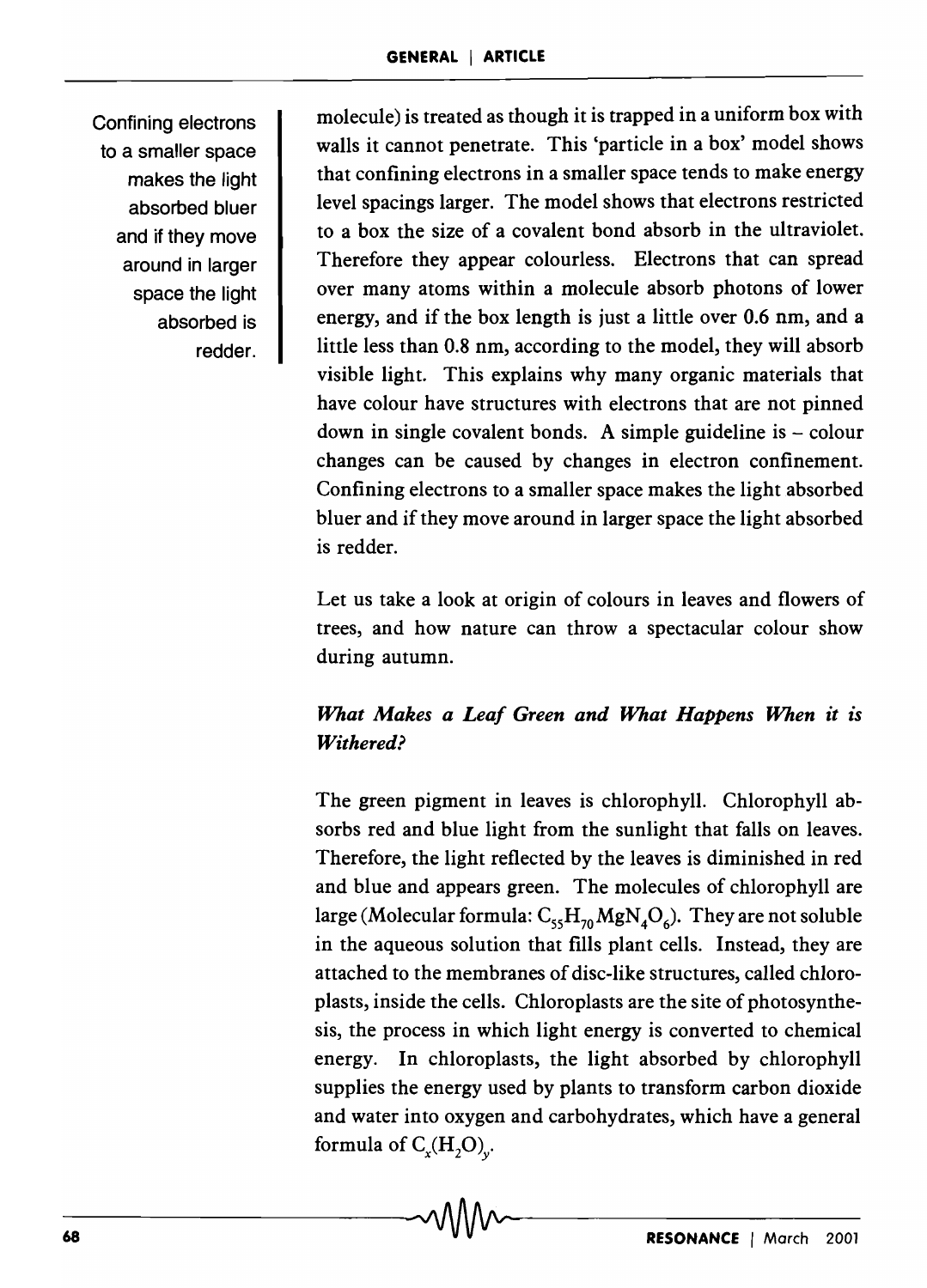$$
x\text{ CO}_2 + y\text{ H}_2\text{O} \xrightarrow{\text{light}} x\text{ O}_2 + C_x(\text{H}_2\text{O})_y
$$
chlorophyll

In this endothermic transformation, the energy of the light absorbed by chlorophyll is converted into chemical energy stored in carbohydrates (sugars and starches). This chemical energy drives the biochemical reactions that cause plants to grow, flower, and produce seed.

Chlorophyll is not a very stable compound; bright sunlight causes it to decompose. To maintain the amount of chlorophyll in their leaves, plants continuously synthesize it. The synthesis of chlorophyll in plants requires sunlight and warm temperatures. Therefore, during summer, chlorophyll is continuously broken down and regenerated in the leaves of trees.

Another pigment found in the leaves of many plants is carotene. Carotene absorbs blue-green and blue light. The light reflected from carotene appears yellow. Carotene is also a large molecule  $(C_{40}H_{36})$  contained in the chloroplasts of many plants. When carotene and chlorophyll occur in the same leaf, together they remove red, blue-green, and blue light from sunlight that falls on the leaf. The light reflected by the leaf appears green. Carotene functions as an accessory absorber. The energy of the light absorbed by carotene is transferred to chlorophyll, which uses the energy in photosynthesis. Carotene is a much more stable compound than chlorophyll. Carotene persists in leaves even when chlorophyll has disappeared. When chlorophyll disappears from a leaf, the remaining carotene causes the leaf to appear yellow.

### *What makes Flowers so Colourful?*

The blue and red pigments of flowers were isolated and extensively studied by R M Willstatter, in the early twentieth century. Willstatter later received the Nobel Prize in Chemistry in 1915 for his work on plant pigments. He found that nearly any fruit or flower that is bright red, blue, or purple contains pigment

When carotene and chlorophyll occur in the same leaf, together they remove red, bluegreen, and blue light from sunlight that falls on the leaf.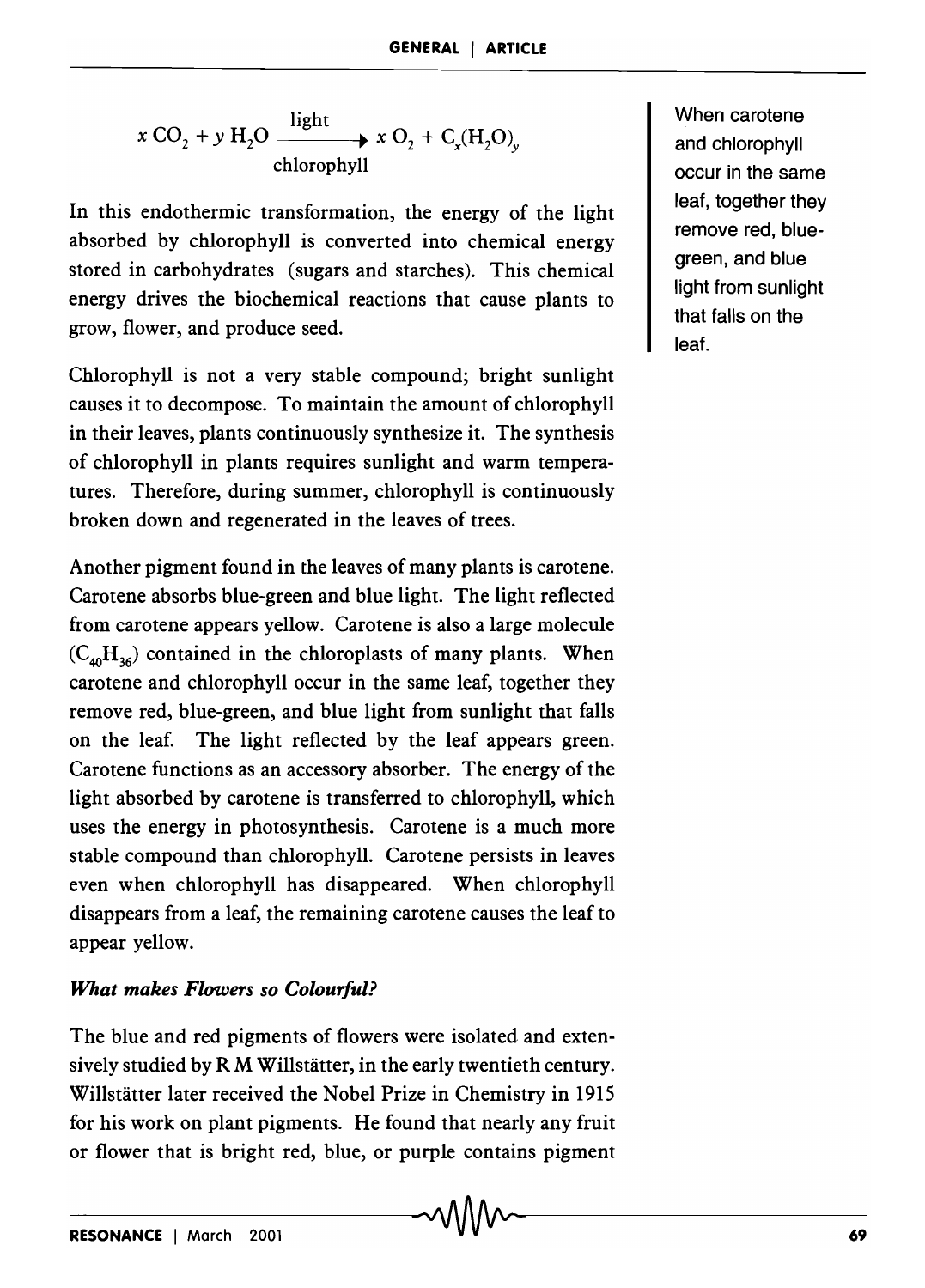

Figure 1(top). Structure of cyanidin in acidic solution (bright red). Figure 2 (bottom). Structure

of cyanidin in basic solution (blue/violet).

molecules that are based on cyanidin: Cyanidinbased compounds make apples, autumn leaves, roses, strawberries, and cranberry juice red. They make blueberries, cornflowers and violets, blue. They also make some grapes, blackberries, and red cabbage purple. In other words differences in flower colour are not necessarily due to differences in pigment molecules. Red roses and blue poppies both contain the same pigment (i.e. cyanidin) but have different coloured flowers. How can one molecular structure be responsible for all of these colours? It has been shown that the colour of a solution of flower pigments in a test tube depends upon the pH of the solution. As the pH is made more acidic, the colour becomes redder. Thus structure of cyanidin changes with pH.

The form shown in *Figure* 1 is found in acidic solution, and is a bright red. Notice the high formal charge on the oxygen in the structure. (It might appear that a molecule with a positive formal charge on oxygen would be rather unstable, but if the electrons are pushed around for a while, it is seen that many resonance structures can be drawn. The pi electrons are highly delocalized. )

In basic solution, removal of a hydrogen from the OH group on the rightmost ring results in the structure as shown in *Figure 2.*  This form of cyanidin is blue or violet. So the complementary colour (red) is being absorbed. Red light carries less energy than blue, so the electrons are less confined in the base than in the acid form. In very strongly basic solutions, the hydrogens on the remaining -OH groups are also abstracted and as the electrons become even less confined, the blue colour becomes bluer because the light absorbed becomes redder.

Some flowers and berries have cyanidins with varying numbers of -OR groups on the rightmost ring, but the molecular blueprint is the same. In natural forms of the molecule, the hydro-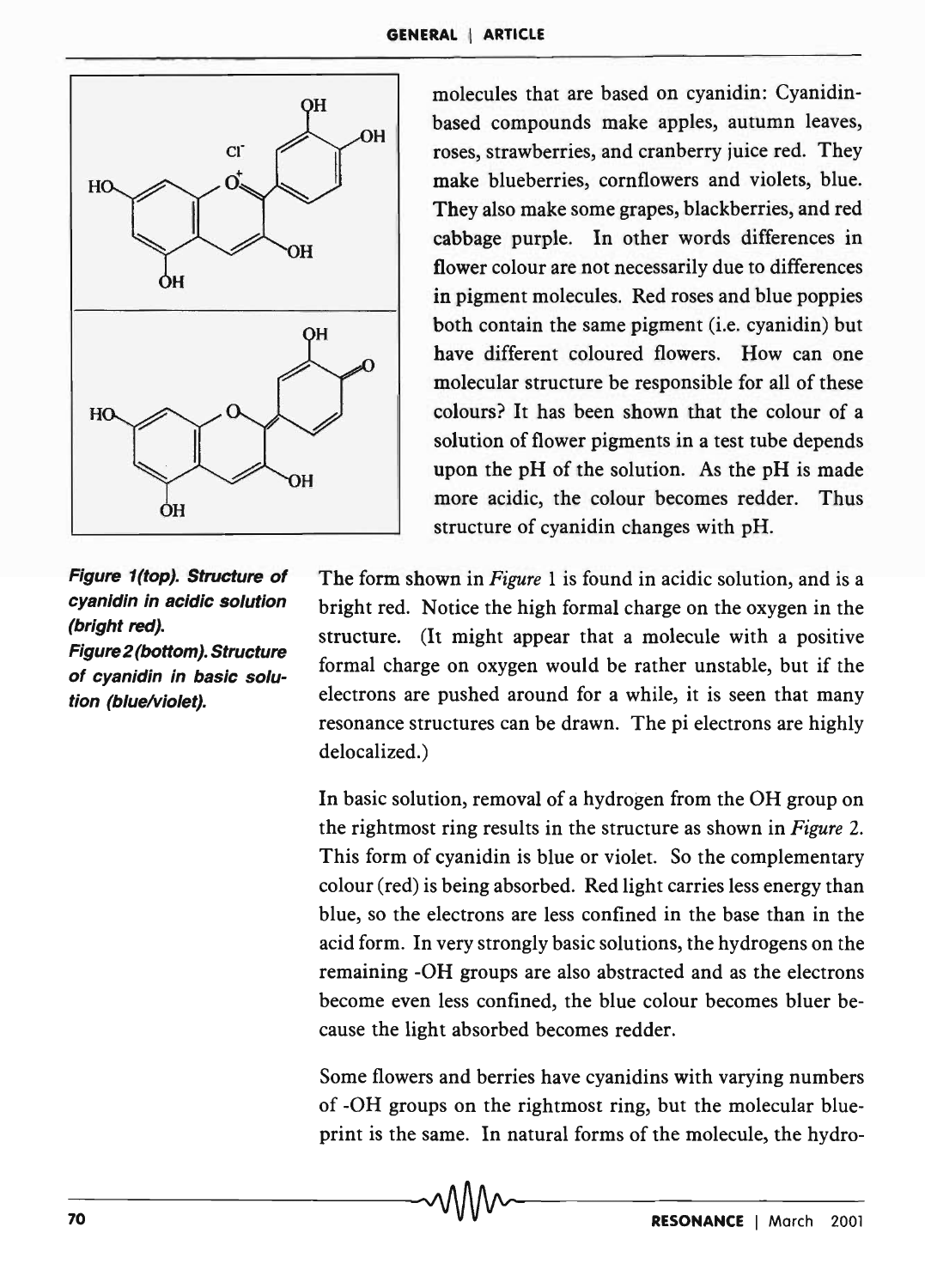

gens on at least one of the -OH groups are replaced by a sugar molecule. A cyanidin with attached sugars is called an anthocyan or anthocyanin. For example, the anthocyan that makes roses red and cornflowers blue has the structure as shown in *Figure 4.* 

Anthocyanins are not attached to cell membranes, but are dissolved in the cell sap. The colour produced by these pigments is sensitive to the pH of the cell sap. (The sugar rings bristle with

-OR groups, which can hydrogen-bond to water. Their chief effect is to increase the pigment's solubility in water). If the sap is quite acidic, the pigments impart a bright red colour; if the sap is less acidic, its colour is more purple. Anthocyanin pigments are responsible for the red skin of ripe apples and the purple of ripe grapes. Anthocyanins are formed by a reaction between sugars and certain proteins in cell sap. This reaction does not occur until the concentration of sugar in the sap is quite high. The reaction also requires light. This is why apples often appear red on one side and green on the other; the red side was in the sun and the green side was in shade.

coside, the colour in roses and cornflowers. (The sugar groups vary in structure and point of attachment for different species of plants).

sic medium.

Figure 3. The rearrangement of pi electrons in ba-

Figure 4. Cyanidin diglu-

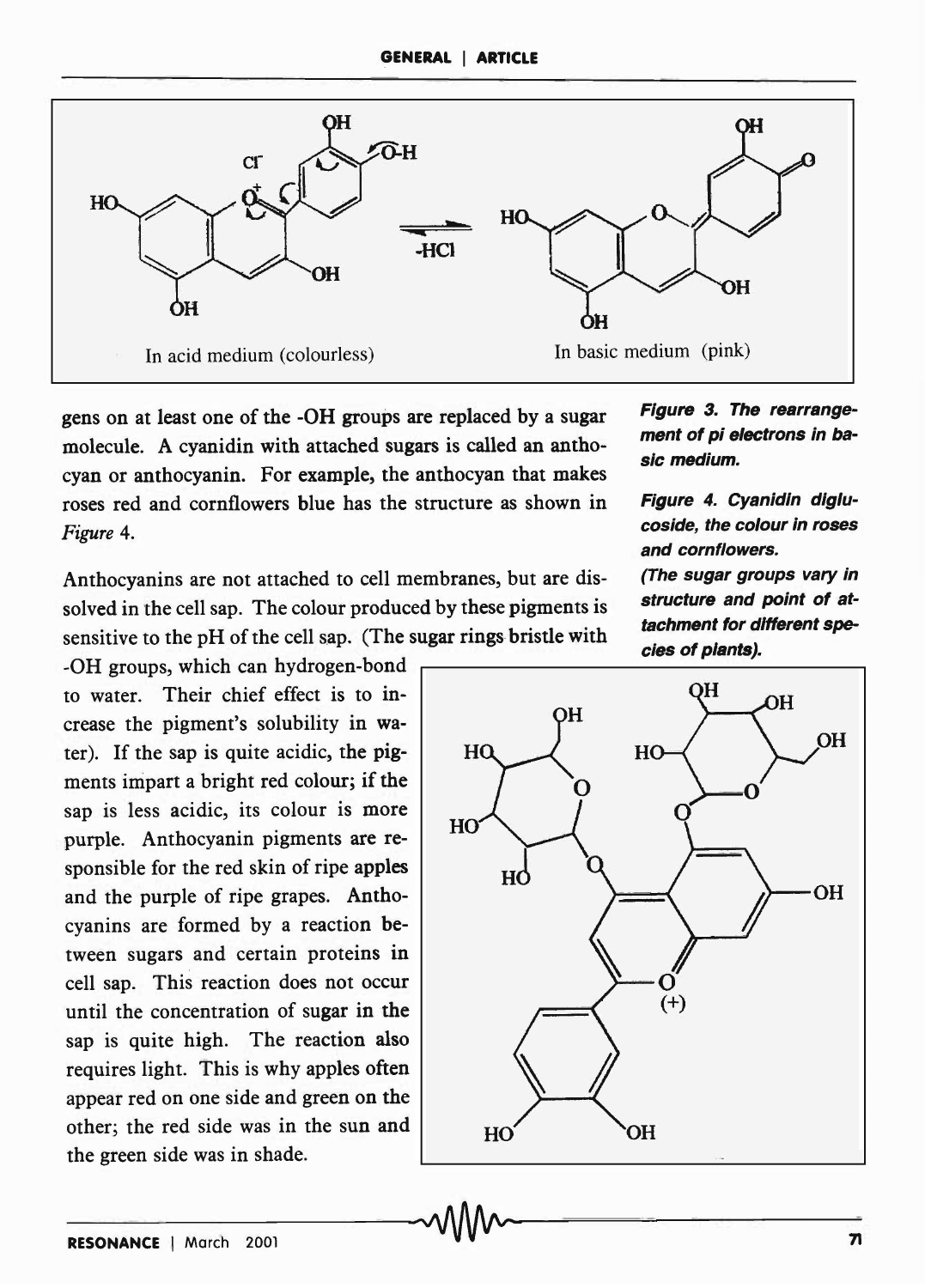If the leaf contains carotene, as do the leaves of birch and hickory, it will change from green to bright yellow as the chlorophyll disappears.

## The Colour Show in Autumn

During summer, the leaves of trees are factories producing sugar from carbon dioxide and water by the action of light on chlorophyll. Chlorophyll causes the leaves to appear green. (The leaves of some trees, such as birches and cottonwoods, also contain carotene; these leaves appear brighter green, because carotene absorbs blue-green light.) Water and nutrients flow from the roots, through the branches, and into the leaves. The sugars produced by photosynthesis flow from the leaves to other parts of the tree, where some of the chemical energy is used for growth and the rest is stored. The short days and cool nights of autumn trigger changes in the tree. One of these changes is the growth of a corky membrane between the branch and the leaf stem. This membrane interferes with the flow of nutrients into the leaf. Because the nutrient flow is interrupted, the production of chlorophyll in the leaf declines, and the green colour of the leaf fades. If the leaf contains carotene, as do the leaves of birch and hickory, it will change from green to bright yellow as the chlorophyll disappears. The membrane between branch and leaf stem also inhibits the flow of sugar from the leaf. In some trees, as the concentration of sugar in the leaf increases, the sugar reacts to form anthocyanins. These pigments cause the yellowing leaves to turn red. Red maples, red oaks, and sumac produce anthocyanins in abundance and display the brightest reds and purples in the autumn landscape. The range and intensity of autumn colours is greatly influenced by the weather. Low temperatures destroy chlorophyll, and if they stay above freezing, promote the formation of.anthocyanins. Bright sunshine also destroys chlorophyll and enhances anthocyanin production. Dry weather, by increasing sugar concentration in sap, also increases the amount of anthocyanin. So the brightest autumn colours are produced when dry, sunny days are followed by cool, dry nights.

## Colour Change due to Acid-base Indicators

Indicators are weak acids or bases exhibiting different colours in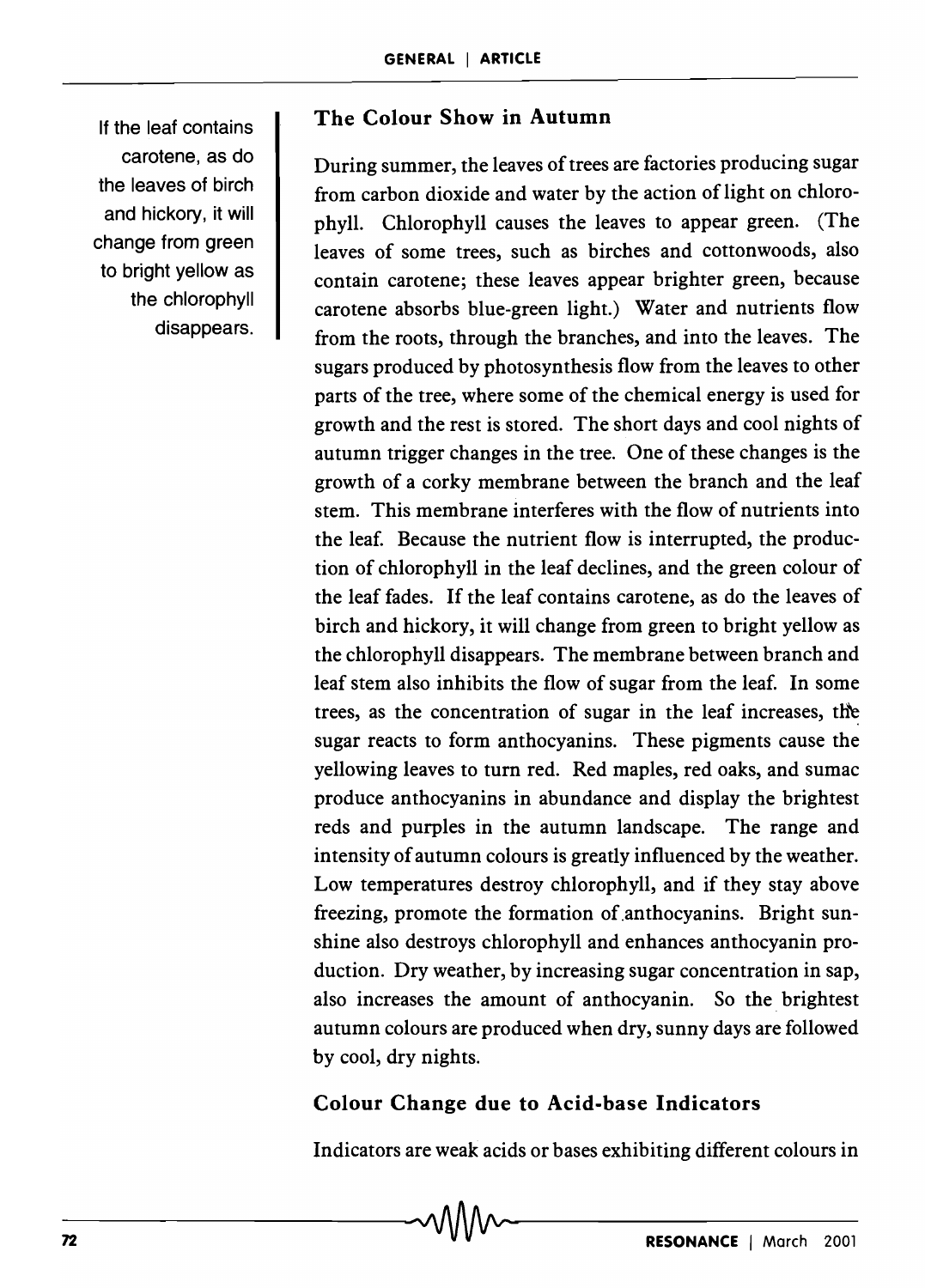acids and bases. Thus, as we have seen in the case of anthocyanin, the indicator reaction is also pH dependent because it involves either the release or capture of hydrogen ions:

> HIn (aq) + H<sub>2</sub> O (1)  $\implies$  H<sub>3</sub> O<sup>+</sup> (aq) + In<sup>-</sup> (aq) acid (colour A) conjugate base (colour B)

In the above, 'HIn' and 'In-' stand for the indicator molecule with and without an attached hydrogen ion. The two forms of the indicator molecule have noticeably different colours. For example, bromocresol green has a yellow HIn form and a blue In<sup>-</sup> form. When there are equal amounts of HIn and In<sup>-</sup>, the solution looks bright green. Adding a drop of acid adds  $H^+$  ions, which react with the In<sup>-</sup>ions to form HIn, and the solution becomes more yellow. Adding a drop of base converts HIn to In-, and the solution becomes more blue.

When a hydrogen ion combines with the base form of an indicator molecule, it will confine two formerly mobile electrons to a single covalent bond with the hydrogen, shifting the light that is absorbed towards the blue end of the spectrum. Indicator structures often undergo additional changes that amplify the change in electron confinement. Let us take phenolphthalein as an example to understand the changes. Phenolphthalein is colourless in acid medium and pink/red in basic medium. *Figure 5*  illustrates the colourless form of phenolphthalein.

How are electrons confined in this molecule? Every atom involved in a double bond has a  $p$ -orbital, which can overlap side-to-side with similar atoms next to it. The overlap creates a 'pi bond' which allows the electrons in the  $p$ -orbital to be found on either bonded atom. These electrons can spread like a cloud over any region of the molecule that is flat and has alternating double and single bonds. The atom marked by the arrow does not have a  $p$ -orbital available for pi-bonding, and it confines the pi electrons to the rings. The molecule



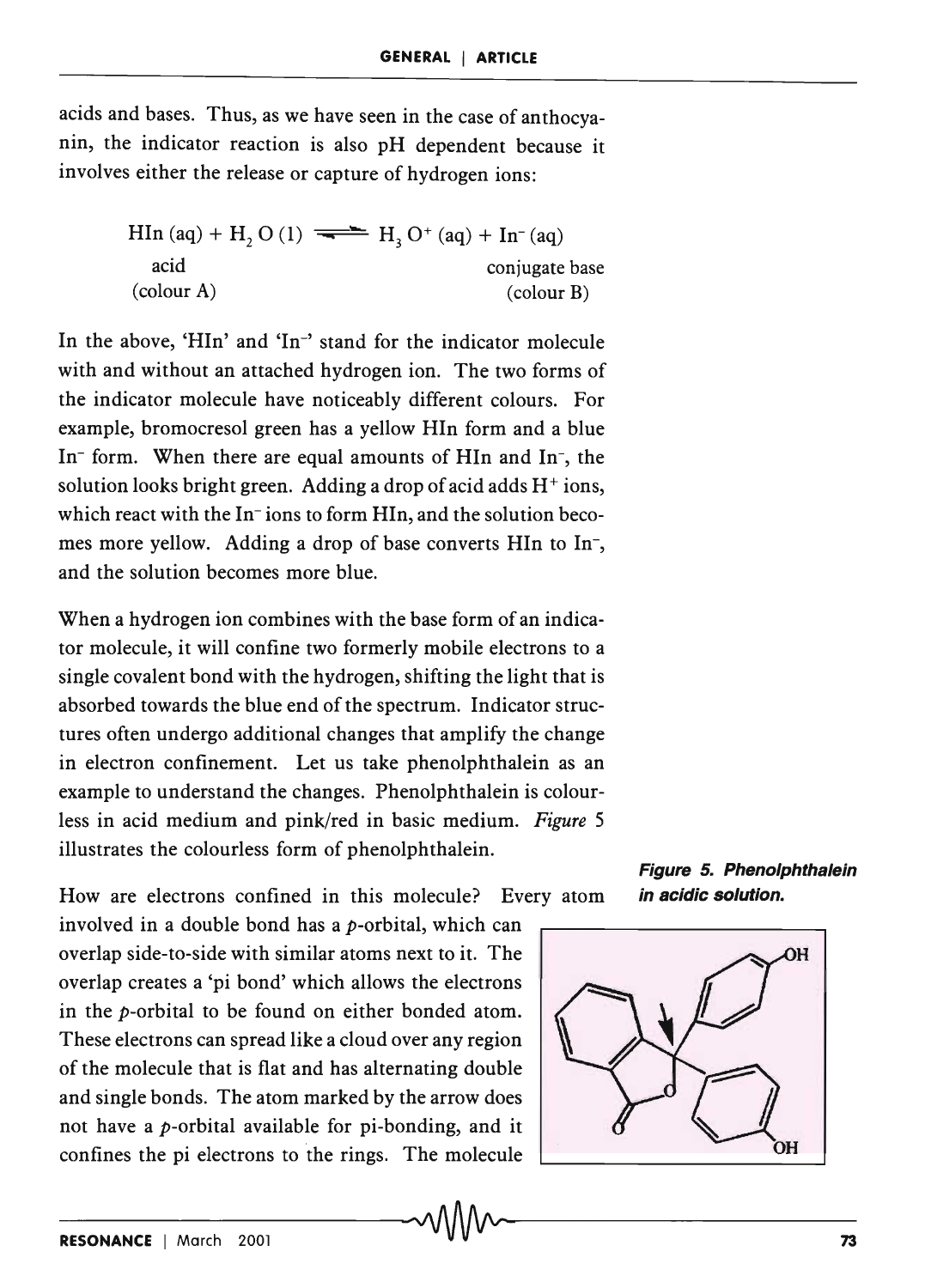Figure 6. Phenolphthalein in basic solution.



absorbs the ultraviolet, and this form of phenolphthalein is colourless.

In basic solution, the molecule loses two hydrogen ions *(Figure* 6). Almost instantly, the five-sided ring in the center opens and the electronic structure around the carbon atom (marked by arrow) changes. The pi electrons are no longer confined to one ring alone. Notice that it is almost flat compared to the acidic form, which allows the pi cloud to extend over most of the molecule. The absorption shifts from the ultraviolet to the blue-green region of the spectrum, which makes this form of the molecule red (see *Box 2).* 



#### Figure 7. The rearrangement of pi electrons in basic medium.